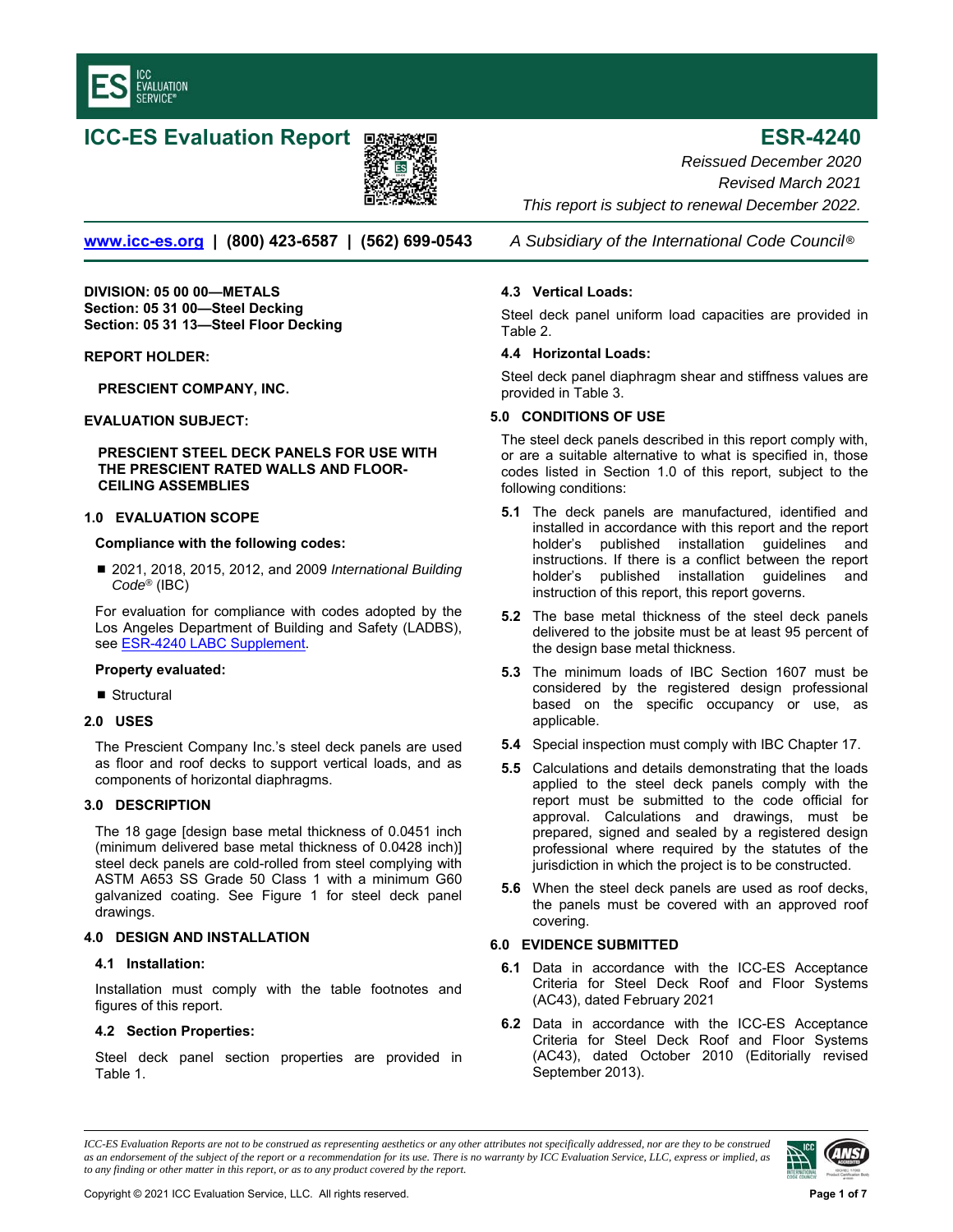# **7.0 IDENTIFICATION**

- **7.1** Each bundle of decking is marked with labels with Prescient Company, Inc., the minimum base metal thickness (uncoated), minimum specified yield strength, minimum galvanized coating, and the ICC-ES Report number (ESR-4240).
- **7.2** The report holder's contact information is the following:

**PRESCIENT COMPANY, INC. 14401 WEST 65TH WAY, UNIT B ARVADA, COLORADO 80004 (303) 551-0191 www.prescientco.com** 

# **TABLE 1—STEEL DECK PANEL SECTION PROPERTIES**

| Gage | Design<br><b>Base Metal</b><br>Thickness<br>(inch) | <b>Minimum</b><br><b>Delivered</b><br><b>Base Metal</b><br>Thickness<br>(inch) | <b>Minimum</b><br>Yield<br><b>Strength</b><br>$(F_v, ksi)$ | Gross<br>Area<br>$(A_q, in^2)$ | Weiaht<br>(psf) | Gross<br><b>Moment</b><br>of Inertia<br>(I in <sup>4</sup> ) | <b>Effective</b><br><b>Moment</b><br>of Inertia<br>$(I_e$ in <sup>4</sup> ) | <b>Positive</b><br><b>Effective</b><br><b>Section</b><br><b>Modulus</b><br>$(S_p, in^4)$ | <b>Negative</b><br><b>Effective</b><br><b>Section</b><br><b>Modulus</b><br>$(S_n, in^4)$ | Location    |
|------|----------------------------------------------------|--------------------------------------------------------------------------------|------------------------------------------------------------|--------------------------------|-----------------|--------------------------------------------------------------|-----------------------------------------------------------------------------|------------------------------------------------------------------------------------------|------------------------------------------------------------------------------------------|-------------|
| 18   | 0.0451                                             | 0.0428                                                                         | 50                                                         | 0.94                           | 3.21            | 0.235                                                        | 0.228                                                                       | 0.583                                                                                    | 0.176                                                                                    | In Span     |
|      |                                                    |                                                                                |                                                            |                                |                 | 0.0029                                                       | 0.0029                                                                      | 0.0349                                                                                   | 0.0195                                                                                   | At Supports |

For **SI:** 1 inch = 25.4 mm, 1 psf = 0.0479 kPa

# **TABLE 2—STEEL DECK PANEL UNIFORM LOADS1,2,3 (psf)**

| <b>DIRECTION OF</b>    | <b>UNIFORM LOADS (psf)</b> |             |  |  |
|------------------------|----------------------------|-------------|--|--|
| <b>UNIFORM LOADS</b>   | <b>ASD</b>                 | <b>LRFD</b> |  |  |
| Downward (gravity) $4$ | 335                        | 510         |  |  |
| Upward (uplift)        | 93                         | 141         |  |  |

For **SI:** 1 inch = 25.4 mm, 1 psf = 0.0479 kPa

<sup>1</sup>Installation must comply with Figure 3.

<sup>2</sup>Based on a deflection limit of L/360 where the maximum span is 2'-0".

<sup>3</sup>Concentrated loads, where required by the applicable code, must be considered by the registered design professional.<br><sup>4</sup>Idealized as simple spans due to deck cross section at supports.

### **TABLE 3—STEEL DECK PANEL DIAPHRAGM SHEAR STIFFNESS AND STRENGTH1**

| <b>SCREW PATTERN</b> |      | <b>ASD DIAPHRAGM</b><br><b>SHEAR STRENGTH (plf)</b> | <b>LRFD DIAPHRAGM</b><br><b>SHEAR STRENGTH (plf)</b> | <b>DIAPHRAGM</b><br><b>SHEAR STIFFNESS</b> |            |  |
|----------------------|------|-----------------------------------------------------|------------------------------------------------------|--------------------------------------------|------------|--|
| (see Figure 3)       | Wind | <b>Seismic</b>                                      | Wind                                                 | Seismic                                    | (kip/inch) |  |
| Α                    | 521  | 461                                                 | 839                                                  | 719                                        | 31         |  |
| в                    | 703  | 622                                                 | 1131                                                 | 970                                        | 37         |  |

For **SI:** 1 inch = 25.4 mm, 1 plf = 14.6 N/m, 1 kip/inch = 174 N/mm

1Installation must comply with Figure 3.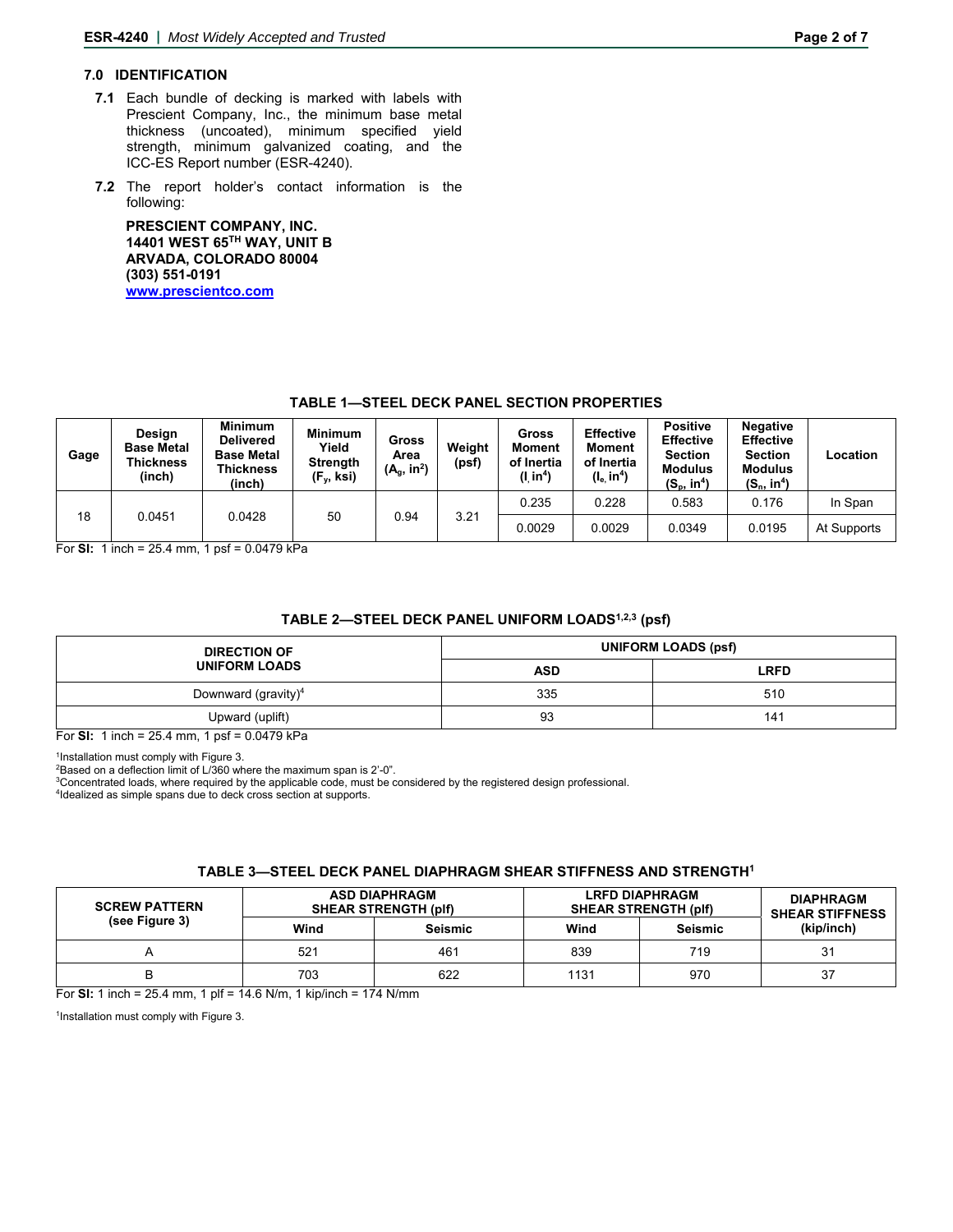





**Side View – Steel Deck Panel** 





**"In Span" Cross Section – Steel Deck Panel** 



**(All dimensions above in inches)** 



**FIGURE 2—HILTI S-MD 12-24 M HWH4 SUPPORT AND SIDELAP FASTENERS** 

**(as recognized in ESR-2196)**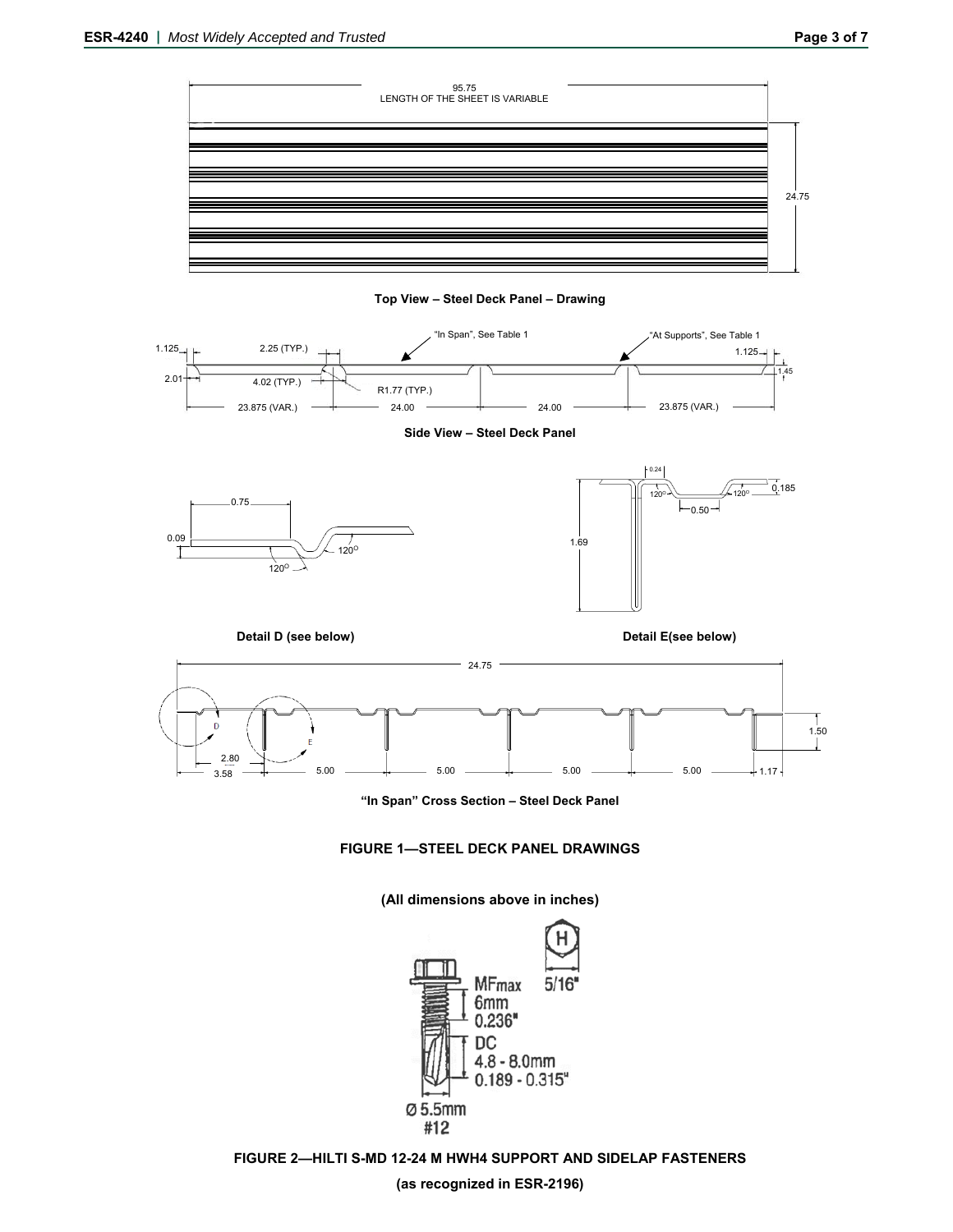

# **Notes:**

- 1. The Prescient Company, Inc. wall panel trusses and floor trusses must be as recognized in ESR-3745.
- 2. All fasteners at supports and sidelaps must comply with Figure 2.
- 3. The end and edge distance spacing of the fasteners is not shown, but must comply with the following:
	- a. The fasteners must be installed at least  $3/8$  inch (10 mm) from the ends and edges of the steel deck panel at perimeter supports (Wall Panel Truss).
	- b. The fasteners must be installed at least  $3/8$  inch (10 mm) from the ends of the steel deck panel at interior support (floor trusses) where butt joints occur.

# **FIGURE 3—TYPICAL STEEL DECK PANEL, SUPORT LAYOUT, AND FASTENER PATTERNS**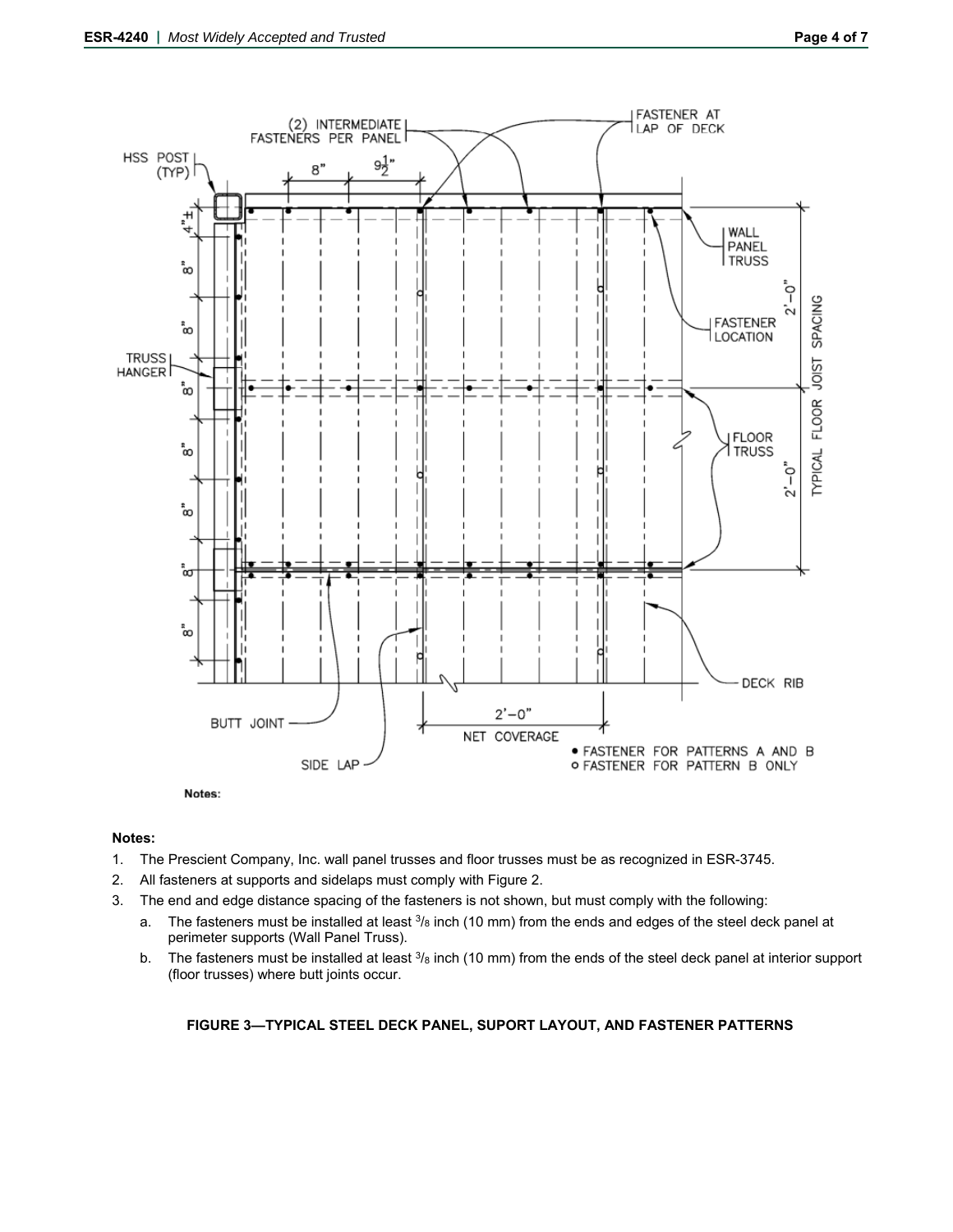<span id="page-4-0"></span>

# **ICC-ES Evaluation Report ESR-4240 LABC Supplement**

*Reissued December 2020 Revised March 2021 This report is subject to renewal December 2022.*

**[www.icc-es.org](http://www.icc-es.org/) | (800) 423-6587 | (562) 699-0543** *A Subsidiary of the International Code Council ®*

**DIVISION: 05 00 00—METALS Section: 05 31 00—Steel Decking Section: 05 31 13—Steel Floor Decking**

**REPORT HOLDER:**

**PRESCIENT COMPANY, INC.**

### **EVALUATION SUBJECT:**

# **PRESCIENT STEEL DECK PANELS FOR USE WITH THE PRESCIENT RATED WALLS AND FLOOR-CEILING ASSEMBLIES**

# **1.0 REPORT PURPOSE AND SCOPE**

#### **Purpose:**

The purpose of this evaluation report supplement is to indicate that the Prescient Steel Deck Panels for use with the Prescient Rated Walls and Floor-Ceiling Assemblies, described in ICC-ES evaluation report [ESR-4240, h](#page-0-0)ave also been evaluated for compliance with the codes noted below as adopted by the Los Angeles Department of Building and Safety (LADBS).

#### **Applicable code edition***s***:**

■ 2020 *City of Los Angeles Building Code* (LABC)

### **2.0 CONCLUSIONS**

The Prescient Steel Deck Panels for use with the Prescient Rated Walls and Floor-Ceiling Assemblies, described in Sections 2.0 through 7.0 of the evaluation report [ESR-4240,](#page-0-0) comply with the LABC Chapter 22 and the LARC*,* and are subjected to the conditions of use described in this supplement.

# **3.0 CONDITIONS OF USE**

The Prescient Steel Deck Panels for use with the Prescient Rated Walls and Floor-Ceiling Assemblies described in this evaluation report must comply with all of the following conditions:

- All applicable sections in the evaluation report [ESR-4240.](#page-0-0)
- The design, installation, conditions of use and identification are in accordance with the 2018 *International Building Code*® (IBC) provisions noted in the evaluation report **ESR-4240**.
- The design, installation and inspection are in accordance with additional requirements of LABC Chapters 16 and 17, as applicable.
- Diaphragm shear strength values in the evaluation report must not be increase for load combinations that include wind or seismic loads.
- For diaphragms that are used to provide wall anchorage, the adequacy of the steel deck panel end and side seam connections, shall be verified by a design professional to the satisfaction of the code official.
- When exposed to weather, the deck units shall be galvanized.

This supplement expires concurrently with the evaluation report, reissued December 2020 and revised March 2021.

*ICC-ES Evaluation Reports are not to be construed as representing aesthetics or any other attributes not specifically addressed, nor are they to be construed as an endorsement of the subject of the report or a recommendation for its use. There is no warranty by ICC Evaluation Service, LLC, express or implied, as to any finding or other matter in this report, or as to any product covered by the report.*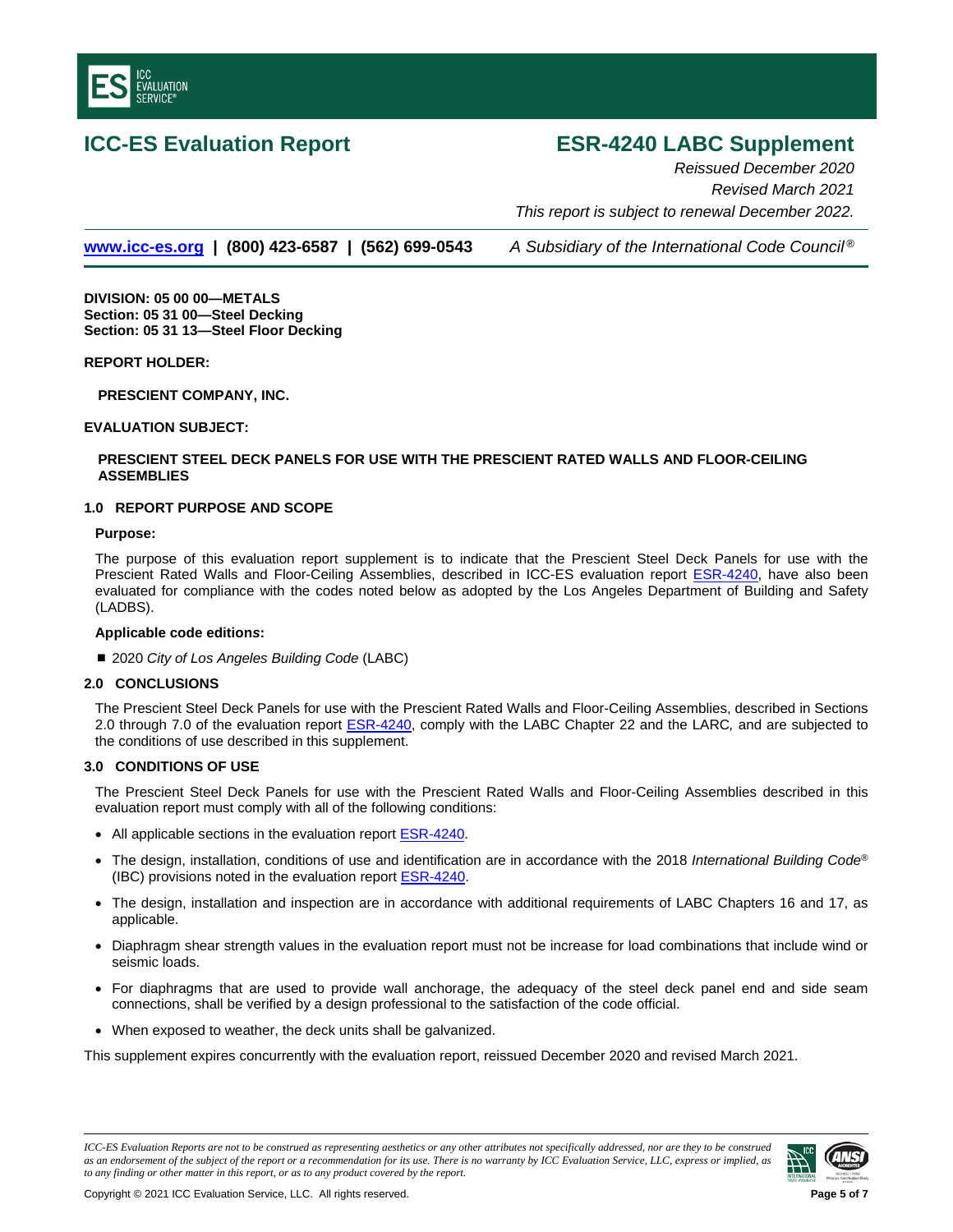

# **ICC-ES Evaluation Report ESR-4240 CBC Supplement**

*Reissued December 2020 Revised March 2021 This report is subject to renewal December 2022.* 

**[www.icc-es.org](http://www.icc-es.org/) | (800) 423-6587 | (562) 699-0543** *A Subsidiary of the International Code Council ®*

**DIVISION: 05 00 00—METALS Section: 05 31 00—Steel Decking Section: 05 31 13—Steel Floor Decking**

### **REPORT HOLDER:**

**PRESCIENT COMPANY, INC.**

### **EVALUATION SUBJECT:**

# **PRESCIENT STEEL DECK PANELS FOR USE WITH THE PRESCIENT RATED WALLS AND FLOOR-CEILING ASSEMBLIES**

### **1.0 REPORT PURPOSE AND SCOPE**

#### **Purpose:**

The purpose of this evaluation report supplement is to indicate that the Prescient Steel Deck Panels for use with the Prescient Rated Walls and Floor-Ceiling Assemblies, evaluated in ICC-ES evaluation report ESR-4240, have also been evaluated for compliance with Chapter 22 of the code noted below.

#### **Applicable code edition***(s)***:**

#### *2019 California Building Code* (CBC)

For evaluation of applicable chapters adopted by the California Office of Statewide Health Planning and Development (OSHPD) and Division of State Architect (DSA), see Sections 2.1.1 and 2.1.2 below.

#### **2.0 CONCLUSIONS**

# **2.1 CBC:**

The Prescient Steel Deck Panels for use with the Prescient Rated Walls and Floor-Ceiling Assemblies, described in Sections 2.0 through 7.0 of the evaluation report ESR-4240, comply with CBC Chapter 22, provided the design and installation are in accordance with the 2018 *International Building Code*® (IBC) provisions noted in the evaluation report and the additional requirements of CBC Chapters 16, 17 and 22, as applicable.

# **2.1.1 OSHPD:**

The applicable OSHPD sections of the CBC are beyond the scope of this supplement.

## **2.1.2 DSA:**

The applicable DSA sections of the CBC are beyond the scope of this supplement.

This supplement expires concurrently with the evaluation report, reissued December 2020 and revised March 2021.